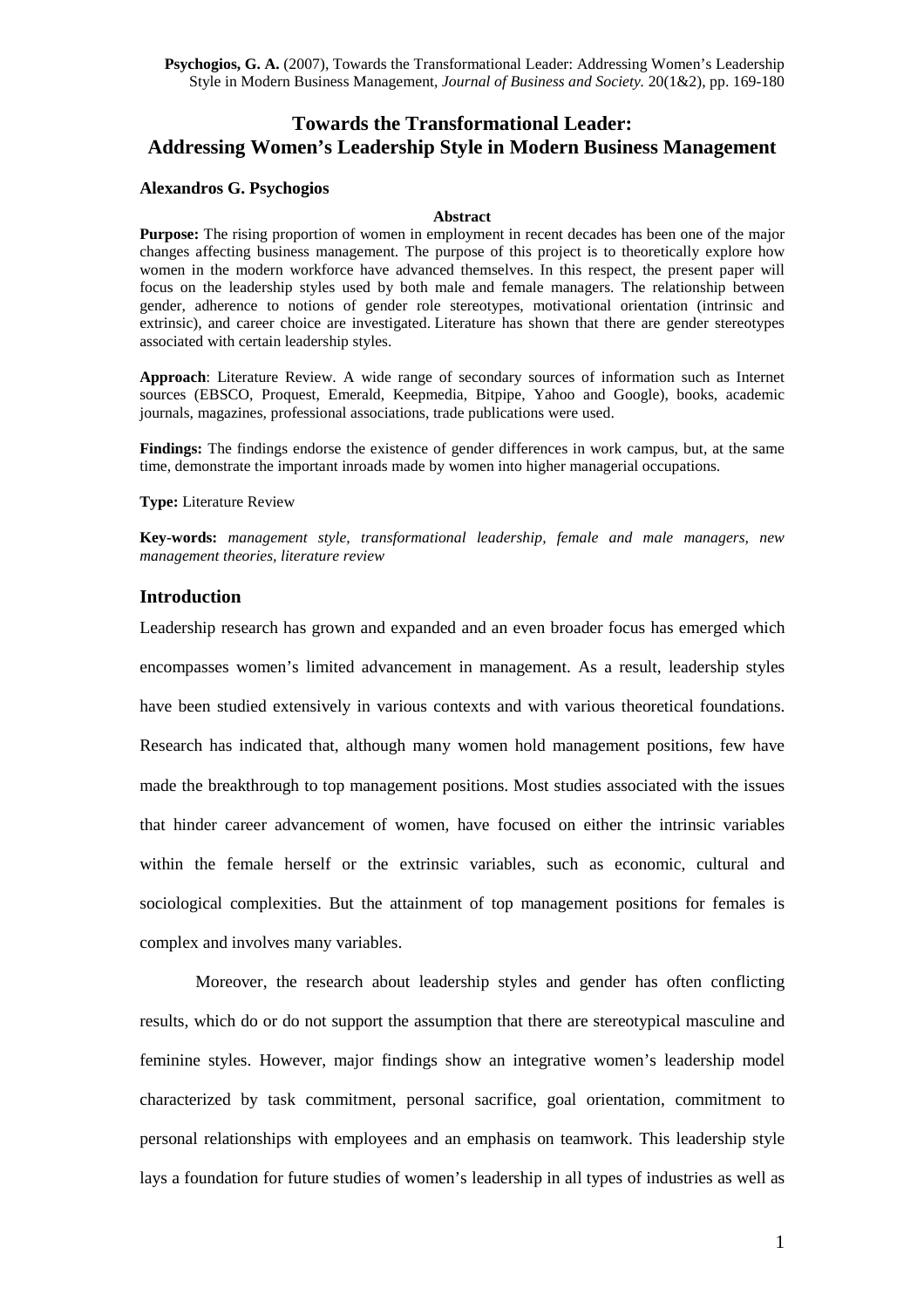in other fields. Therefore, the aim of this paper is to theoretically investigate females' leadership style and their potential role as transformational business leaders. In this respect, the present paper is structured in six sections. The first section briefly explores the feminist management research in organizations. The second one examines the female's perspective of management positions. The third section analyses the importance of the transformational leadership for modern businesses, whilst the fourth one reviews the literature related to females' and males' leadership styles. Finally, the last section attempts to summarise the main points of the literature as well as to give future directions for future research on the field.

## **Feminist Management Research**

There have been two major streams of research into feminist theories of organizations. The first has been called the "*women-in-management*" literature. It has dealt with how women can function within organizational boundaries. There are many "*how-to*" books telling women how they can adapt and fit into organizations, as they now exist. Many studies now include gender as an independent variable. These activities do not change organization theory; rather it is an adaptation to the arrival of women into the workplace.

The second, more recent, stream of research focuses on gender relations (Jacques, 1992). Smircich (1985) outlines three epistemological assumptions that underlie feminist theory. First, what is considered knowledge is socially constructed. It is a reflection of the social conditions and positions of those who produced it. Second, gender is a socially constructed category. Research and theorizing are embedded with particular ways of framing and valuing aspects of the social world. Third, feminist theorizing also assumes a particular form of gender relations-patriarchy (male dominance) and looks for changes from this form.

Feminist research can be seen as a paradigm shift in the Kuhnian sense. To adopt a woman's perspective means to look at things not looked at before and to look at the familiar differently (Nielson, 1990). Feminist research has discovered data or observations that do not fit current theories. Kuhn (1970) describes the tendencies of researchers to ignore anomalies and to maintain current theories as long as possible. In this way, organizational theorists resist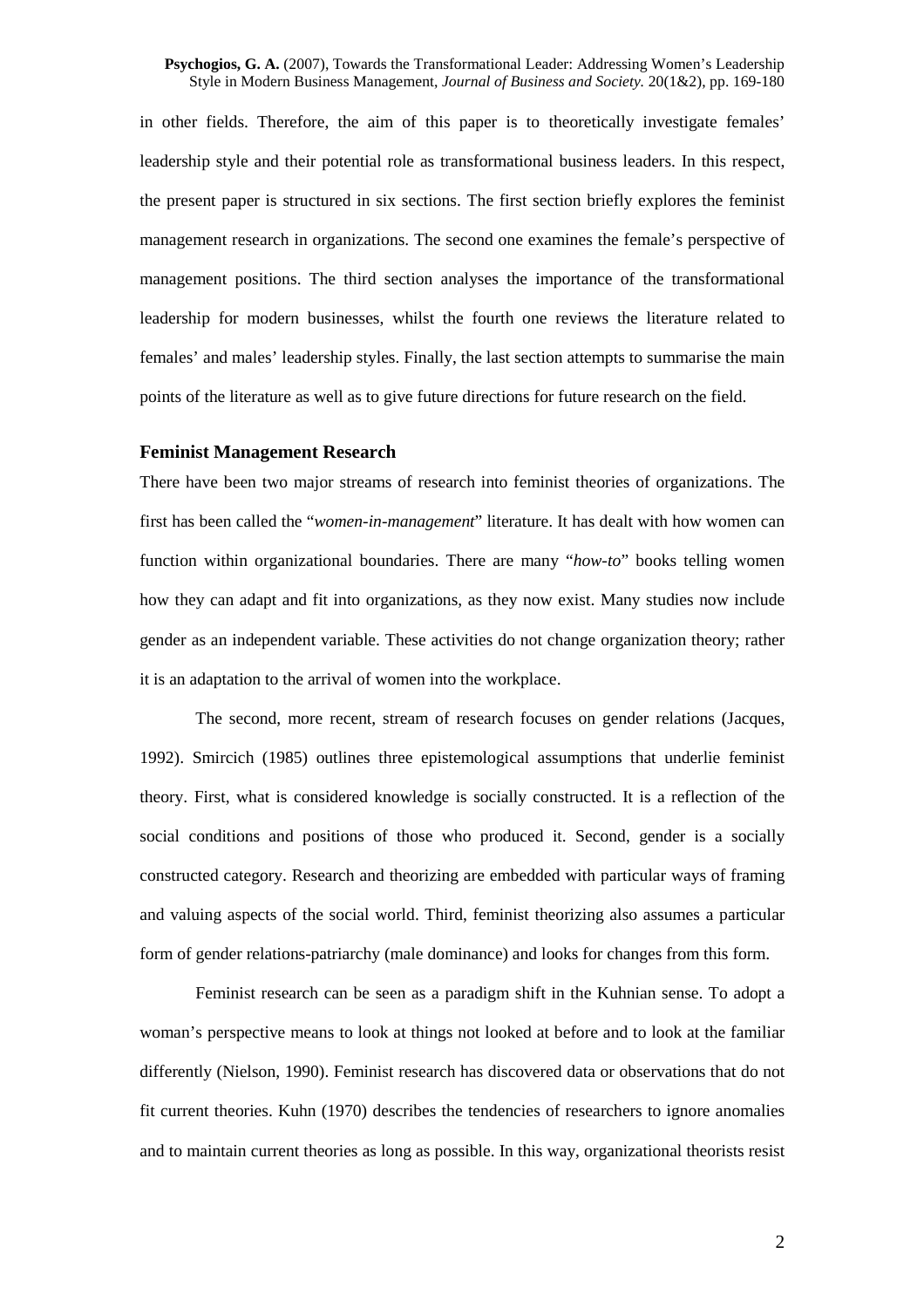feminist research. As Arnault (1989) argues Kuhn supports the view that it will be easier to obtain a paradigm shift by exposing the problems generated by the old paradigms and creating the realization that something may have gone wrong with it, rather than trying to get researchers to see the light. Therefore, before feminist theory can develop alternative theories of organizations, they must show the problems with our accepted theories and how they are based on a patriarchal basis of knowledge.

It is important to note that feminist theory does not just apply to women. It is an attempt to help all dominated groups have input into organizational theories. It is also an attempt to get researchers to come out from behind their facade of value-free research and explicitly put forth values that are implied in their research. Feminist research methods allow the researcher to become involved with the subjects. It has been described as contextual, inclusive, experiential, involved, socially relevant, multi-methodological, complete but not necessarily replicable, open to the environment, and inclusive of emotions and events as experienced (Reinharz, 1992).

Smircich (1985) states that a feminist perspective will include greater tolerance for deviant modes of discourse. In organizational theory deviant modes of study are not encouraged either in graduate schools or in journals. Only tenured faculty members take the chance of studying feminist theory. Women in research are faced with the dilemma of how one can be a researcher and honour one's commitment to feminism. Feminist theories of organizations may be a way of doing this.

By looking at organizational theories from females' viewpoints and changing them accordingly, they can attempt to make a contribution to society and not just help to maintain the status quo. If new female management theories can help organizations be founded in forms that are not male dominated this could eventually produce a change at the societal level. In this respect, this paper emphasise the role of women in modern management.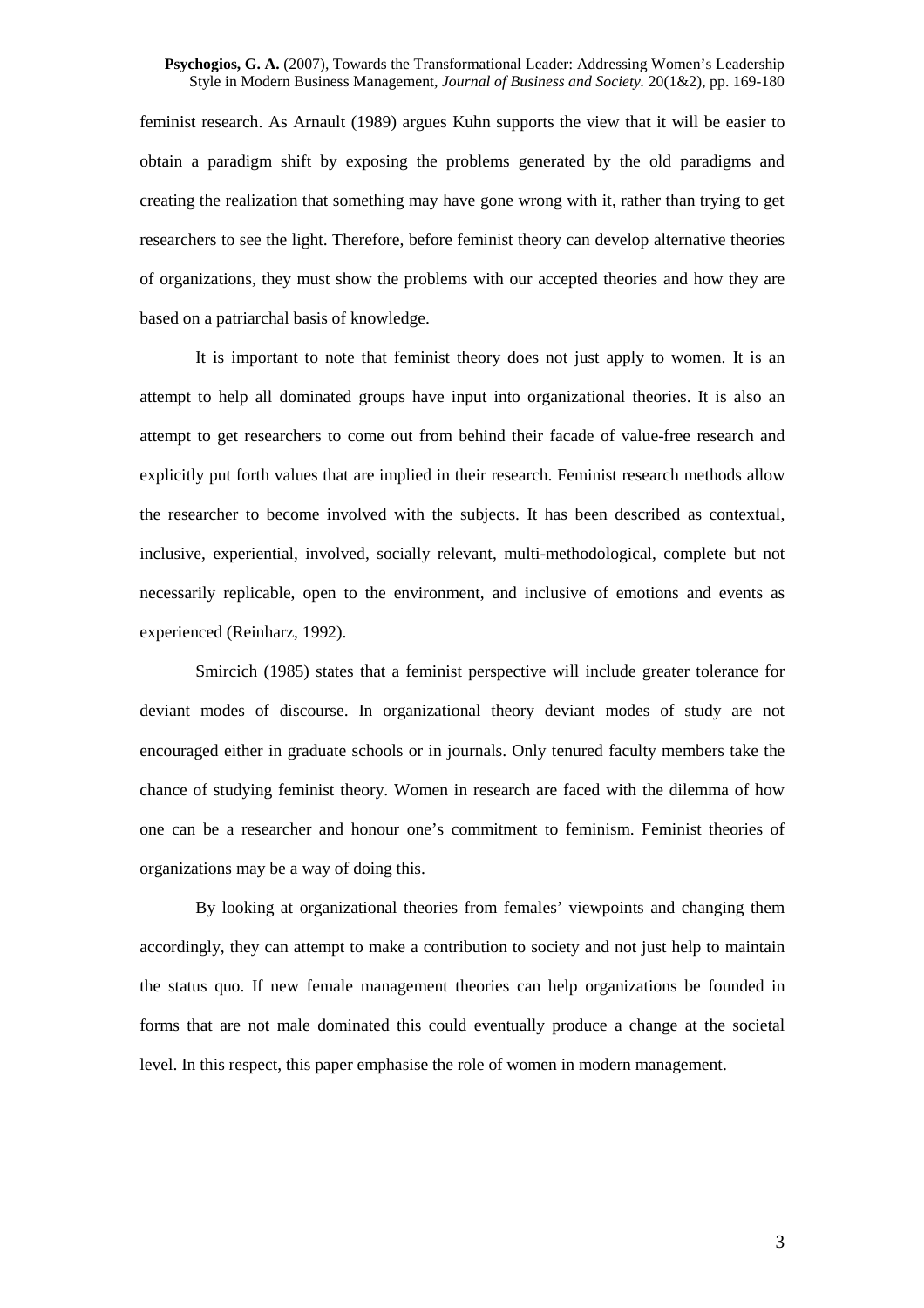### **Women in management**

From a review of the literature, women in management, at first, might appear to be a relatively new phenomenon, a product of the post-war business environment. However, further investigation reveals that this is far from the case. In pre-industrial times women managed, not only the household, but aspects of agricultural work such as the dairy, milking, butter and cheese-making, often disposing of any surplus through trade or commerce (Miles, 1988). In the nineteenth century women could be found running businesses such as lodging houses and shops, often with their husbands, but also alone, when single or widowed (Murray, 1984). By 1911 women constituted 19% of employers and proprietors and 20% of managers and administrators and higher professionals (Hakim, 1979). The Equal Opportunities Commission (EOC) (2001, 2002 and 2003) found that women now hold 33% of managerial jobs in the UK. It also shows an, not particularly large, increase in the percentage of women in management over the course of the twentieth century.

In the post-war period the number of women in management began to rise from 15% in 1951 to 16% in 1961 (Hakim, 1979, p. 28), and from 21% in 1971, 23% in 1981, 28% in 1990 (Hakim, 1996,) and 33% in 2001 (EOC, 2003). The economic activity rates of women, generally, also rose during this period from 43% in 1951 to 57% in 1971 and 71% in 1991 (Hakim, 1996). While this appears to indicate a major change in women's work, and certainly more women of working age are now to be found in paid employment (McDonald, 2004), during the last 150 years the proportion of women working full-time has remained within the 30-40% range, with the increase in employment since 1951 being in the form of part-time work (Hakim, 1996). As a result almost as many women now work part-time as full-time (Walby, 1997).

Other major changes in women's work in the past 50 years include the increased participation of married women (Beechey, 1986; EOC, 2001) and women with young children (Walby, 1997) with both changes being due in some part to the equalities legislation of the 1970s which abolished the marriage bar and gave women certain rights to maternity leave and the right to return to work after pregnancy. However, some aspects of women's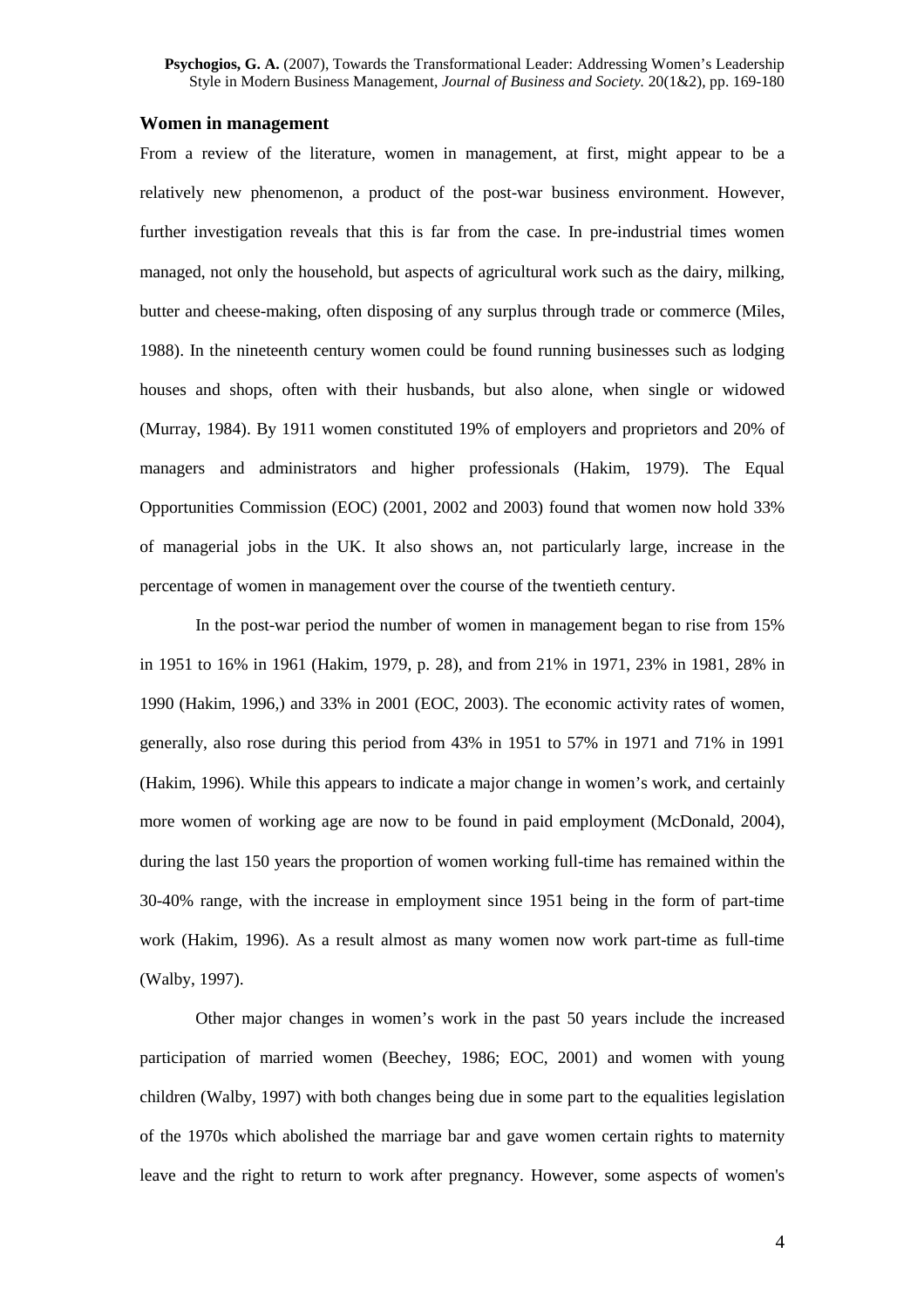employment have not changed. Women continue to be paid less than men. In 2000 female full-time employees earned, on average, 82% of the average hourly earnings of male full-time employees (EOC, 2001). In addition, women's work remains occupationally segregated with 52% of women employed in just three occupational groups, secretarial and clerical, personal and protective services and sales.

During the last two decades, women have entered the field of entrepreneurship in greatly increasing numbers. It is characteristic that according Petraki-Kotis (1996) during the last two decades a continuously increasing number of women have taken up studies in business administration and other related programmes with the purpose of pursuing a managerial career. With the emergence and growth of their businesses they have contributed to the global economy and to their surrounding communities. The routes women have followed to take leadership roles in business are varied; yet, more likely than not, most women business owners have overcome or worked to avoid obstacles and challenges in creating their businesses (Marlow, et al, 1995). The presence of women in the workplace driving small and entrepreneurial organizations has had a tremendous impact on employment and on business environments worldwide.

By the year 2001, women entrepreneurs have entered many industries and sectors. Many of the earlier obstacles to women's business success have been removed, yet some still remain. Many research questions have been posed, and investigators have examined the economic and social impact of women's business ownership. Further, there has been much progress in the training and development of women entrepreneurs within public policy and academic programs. Finally, scholars of entrepreneurship and small business (NWBC, 2004) have studied the influences of and the impact on business ownership by women. The number of research studies has grown since the 1980s, when scholars and policymakers first cast their attention toward women entrepreneurs (NWBC, 2004).

Women entrepreneurs can be found in every sector of the economy. The top growth industries for women-owned firms between 1987 and 1999 were construction, wholesale trade, transportation/communications, agribusiness, and manufacturing (NWBC, 2004).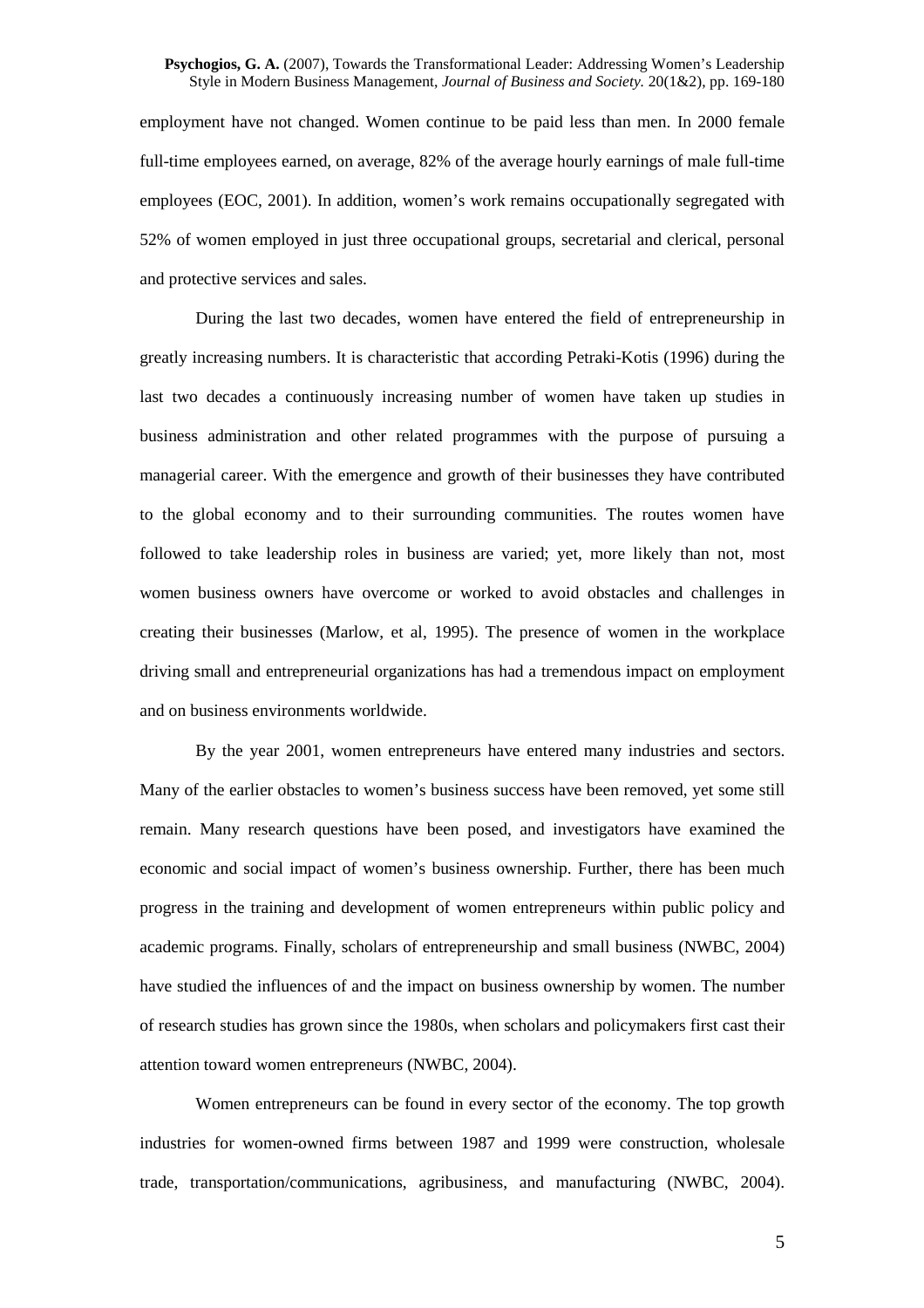Traditionally, women entrepreneurs were more likely to be found in retail and service businesses, but by the end of the 1990s women were entering nontraditional business sectors in greater numbers. For example, the NWBC (2004) found that more Latina entrepreneurs own firms in construction, accounting, engineering, other professional services, and manufacturing than owned businesses such as hotels, restaurants, and bars.

With the rising number of women entrepreneurs starting businesses in nontraditional fields, researchers are now able to make comparisons between sectors. In this way, we can begin to determine whether differences in such areas as performance, firm structure, and strategic orientation, are attributable to the sector in which the entrepreneur operates. Engelbrech, (1997) found that the level of sales and perceived performance is higher for women in nontraditional industries, although the women in traditional industries perceived higher levels of financial support.

All the above confirm the argument that women play an increasingly significant role in managing businesses. The question that now rises is associated with their particular contribution in business leadership.

# **The Changing Context of Leadership: Towards a Transformational Leader**

The business world has changed dramatically in the ensuing twenty-five years. Faced with the challenge of global competition, as stated by Smith (2005), business world has restructured and re-engineered itself totally. The assumptions about what it takes to be a leader in today's business environment are changing. These changes have transformed what constitutes a good business leader. Leadership in organizations is no longer clearly defined: they may be vertical, horizontal, diagonal. It may move across functional boundaries as well as across companies and industries, according to larger needs and opportunities. Thus, organizational leadership now is even more complex and requires much more individual responsibility to manage employees rather than to control them. Moreover, networks and alliance are of paramount importance, not only for individual leaders as they manage their employees but also for firms as they attempt retain the loyalty of their customers.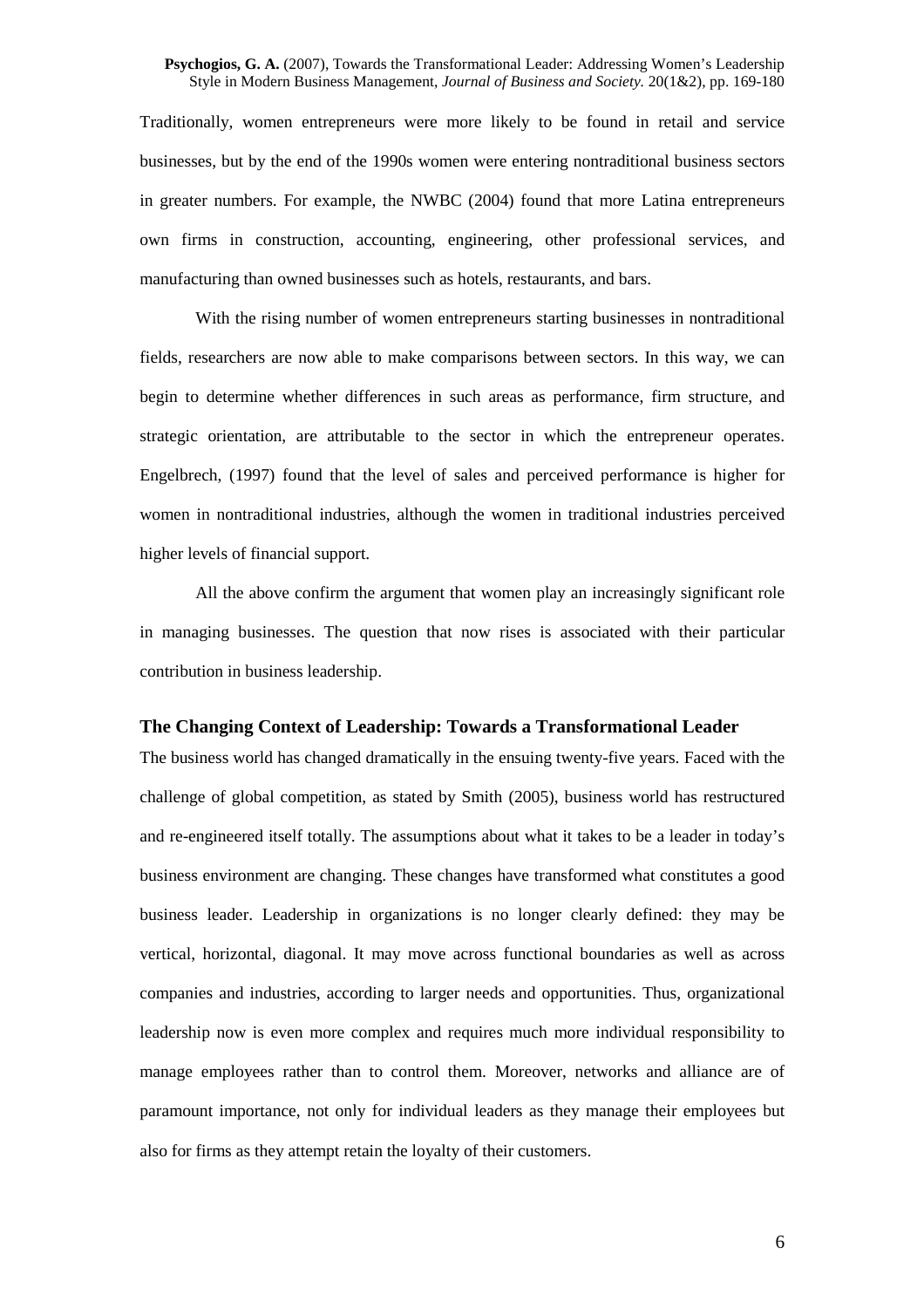In this respect, a new kind of leadership has been emerged; the transformational leadership (Bass, 1985 and 1990), which seems to be gender-related (Maher, 1997). This type of leader does not only guide and motivate her employees, but also inspires them. She gives the opportunity to transcend their self-interests for the good of the organization. This kind of leader has a profound and extraordinary effect on her employees (Wofford, et al, 1998). Therefore, the question that emerges is what makes someone a transformational leader. Or, to pose it in a more specific way, are there any factors influencing the transformational leadership charisma? This paper attempts to explore whether gender is such a factor. In fact, what this study is interested in is related to what extent the leadership style of female managers is more closely associated with transformational leadership.

#### **Exploring the Transformational Role of Women**

For about 30 years, literature on women and management stressed females' managerial abilities as equivalent to those of males (Chapman, 1975). But in the mid-1980s, general discussions about the place of women in management (the equality discussion) took a turn. Besides this, a case was being made that women's unique "feminine skills" could make important contributions to organizational management (the difference discussion), on which the feminine-in-management rhetoric is based. Moreover, as the hierarchically bounded middle management job is replaced by the boundary less project-management job, parity between males and females may be greater. Differences between male and female pay and participation rates may diminish as the traditional first-line supervisor's job is supplanted by the boundary-spanning team leader role. There is also some suggestion (Arthur and Rousseau, 1996; Ferguson, 1984; Gilligan, 1982) that women may also benefit from the fact that managing and organizing in the new context favours the female style over the male.

Traits and competences needed in this more fluid context are not those culturally ascribed to men such as rationality, toughness, self-interest, domination, but rather are those traditionally held to be feminine. What is required in less bounded jobs and organizations may be a person who gets things done by co-operation and a shared influence, by building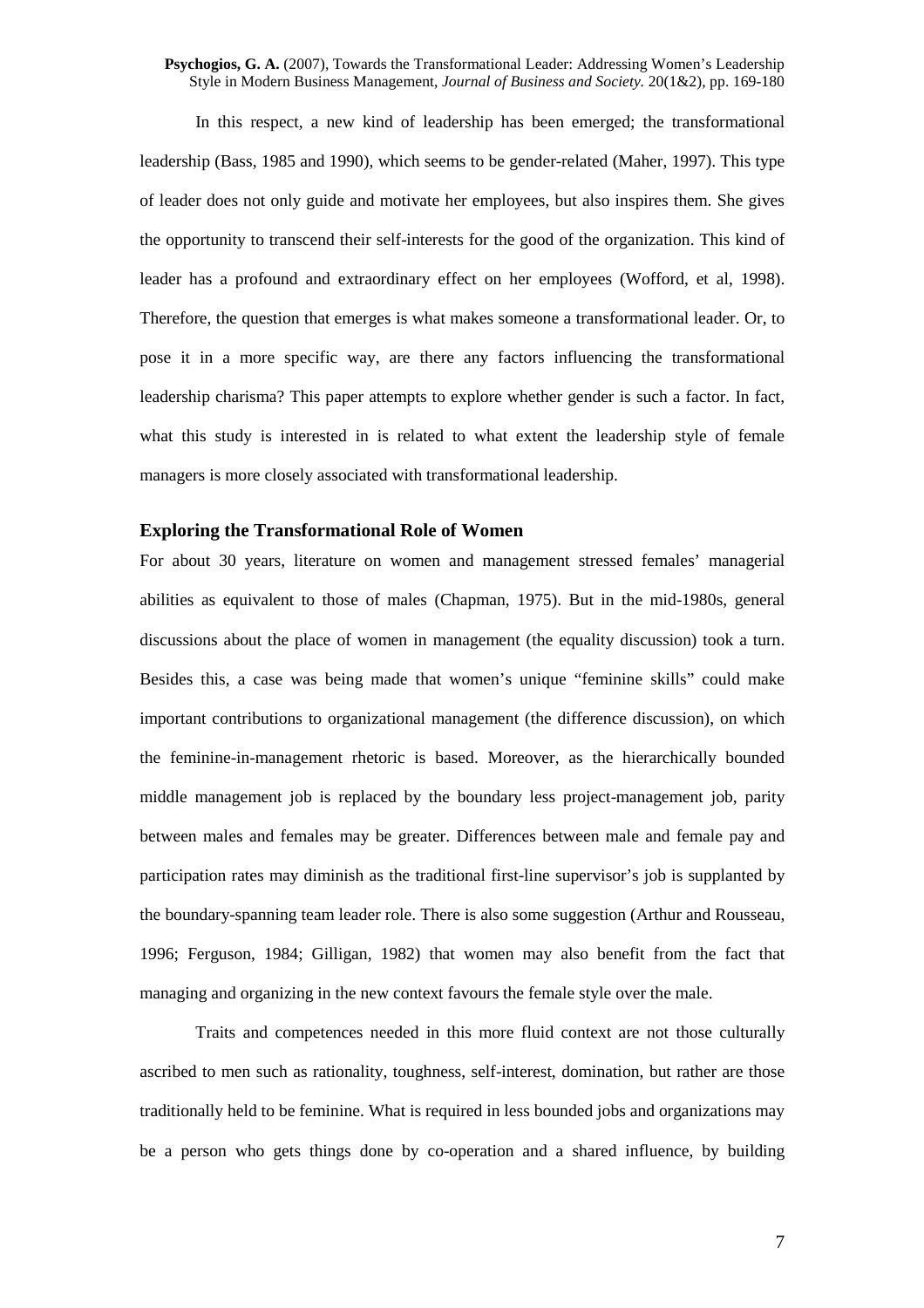relationships and connections with others, both inside and outside the boundaries of jobs, departmental lines and chains of command. Hierarchical relationships may need to be supplanted by egalitarian partnerships to enhance personal and organisational effectiveness. In a business world of flatter structures, and self-managed project teams, the individual is less likely to be at centre stage, directing others and making decisions, but instead needs to share both responsibility and the limelight. This requires them to be open, egalitarian focused on and responsive to others, supporting and empowering, influencing without dominating. All these are traditionally identified in western culture as feminine traits (Ferguson, 1984). The traditional feminine role is said to emphasise a focus on process more than on outcomes or simply winning and losing. Having historically had fewer opportunities to advance in traditional hierarchical settings, it is suggested that women may feel a sense of familiarity with, and thrive in, ladder less, boundary less careers.

The women's difference on management style found their initial support in research on the psychology of women (Gilligan 1982; Chodorow 1978; Miller 1976). These works show that traditional views of gender differences have not been culturally neutral; rather, qualities associated with males have been prized and those associated with females have been devalued. Yet, because value systems are social and cultural constructions, it is possible to reconceptualize female characteristics as positive-even though different-rather than as inferior to male characteristics.

Clearly, the appeal of these ideas stems from their implications for revaluing women and feminine qualities in various kinds of activities, including approaches to management. For instance, Loden (1985) is the first one arguing, that under the female's difference umbrella, womens' managerial styles could be what was needed for solving American productivity problems. Similar arguments followed by other academic scholars (Bowen and Hisrich, 1986; Grant, 1988; Helgeson, 1990; Bass and Stogdill, 1991). In these writings, what was once disparaged as female patterns in need of overcoming for success in management is now positioned as special and useful for organizations.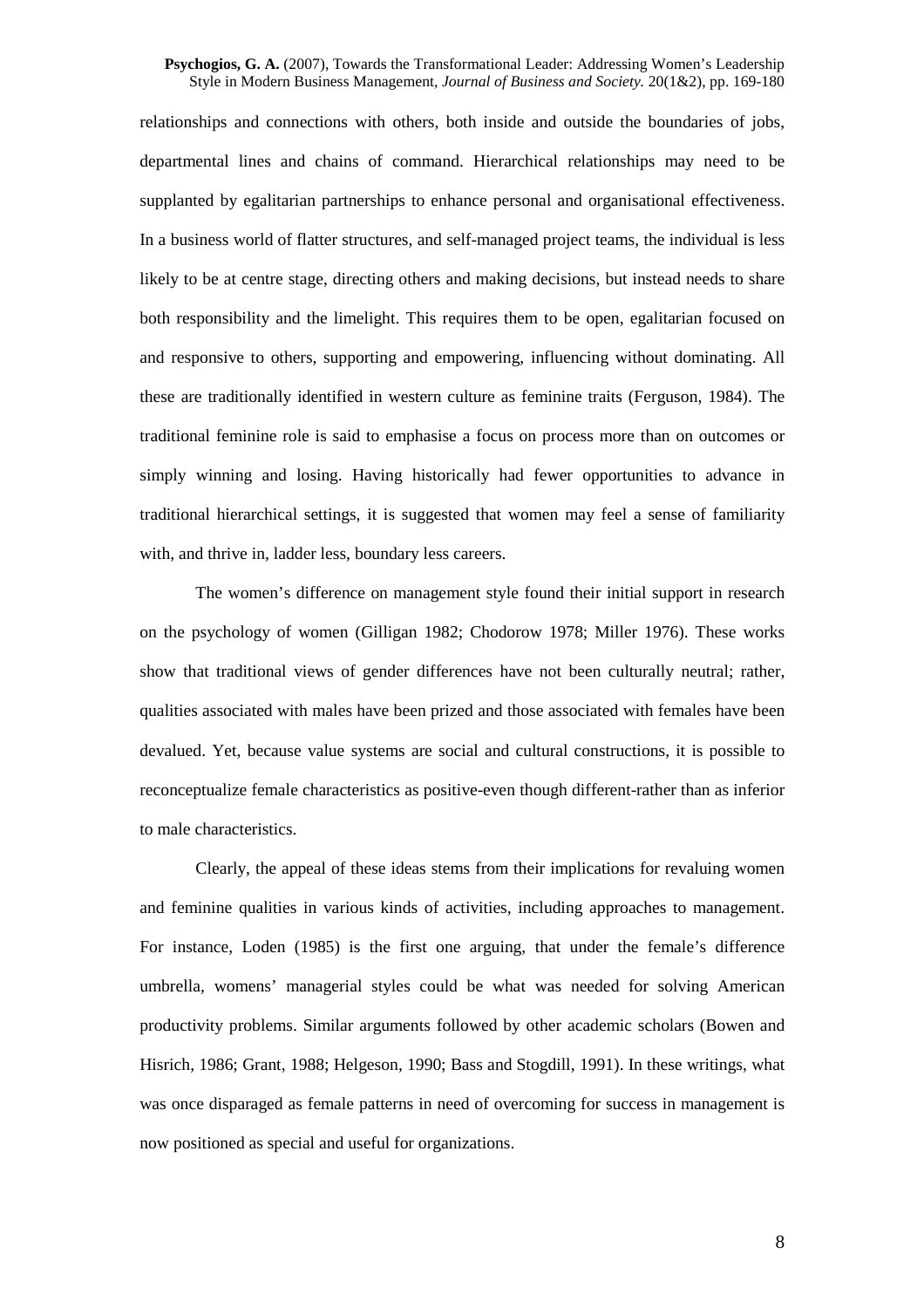For example, Grant (1988) argues that women seem to be the most radical force available in bringing about organizational change, thanks to qualities gained in experiences with their families and communities. In Grant's view, women's skills at communication and cooperation, their interests in affiliation and attachment, and their orientation toward power as a transforming and liberating force to be used for public purposes rather than for personal ambition and power over others are critically needed human resource skills in contemporary organizations. Moreover, Rosener (1990) described "interactive leadership" as characteristic of some of the female executives that she studied. Patterns unique to women's socialization made them comfortable with encouraging participation and facilitating inclusion, sharing power and information, enhancing the self worth of others, and energizing and exciting others about their work.

Perhaps the best representative of these ideas in the business literature has been posited by Helgeson (1990) in a close-up study of four female executives, whose images of organizational structure were more similar to a web or circle than a hierarchy or pyramid. From this, she articulates a notion of authority not at the head of an organization, but at its heart, as authority comes from communication with the people around rather than distance from those below. Helgesen, like others, argues that the integration of the feminine principles into the modern life, full of feelings of pointlessness, sterility and the separation from nature, offers hope for changing these conditions.

Furthermore, Bass (1991) has founded that women show more evidence of transformational leadership than men, supporting the view that women have more highly developed interpersonal skills than men. However, the evidence suggests that there are fewer differences than expected, especially when studies control for the effects of age, work role and achievement. In addition, Maddock (2002) emphasises the need for transformational as opposed to transactional leadership, focusing on the critical roles of transforming managers and the gender cultures they work within. She suggests that gender balance is a euphemism for actually what is required, which is the transformation of both traditional male and female identities.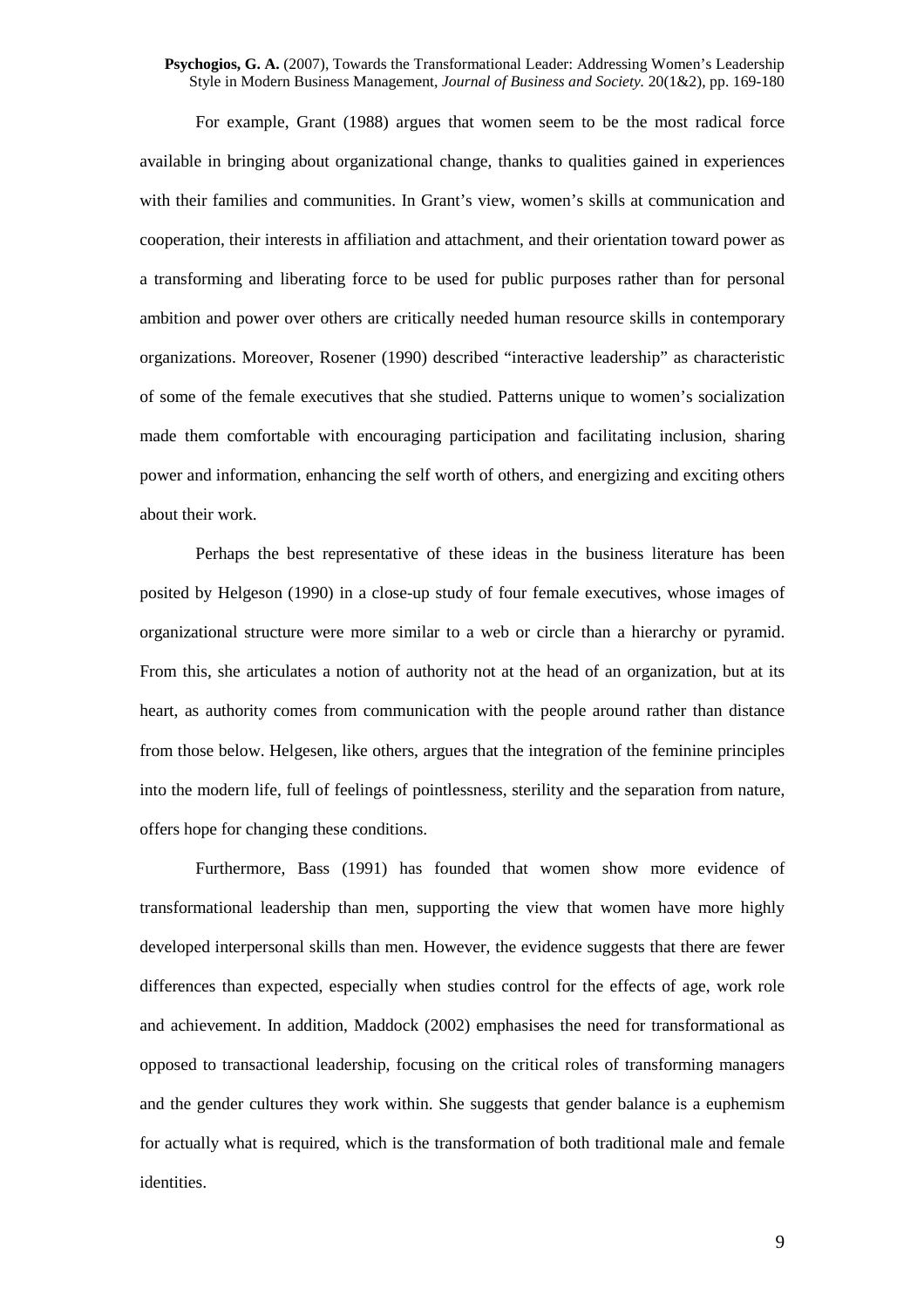Moreover, Eagly and Johnson (1990) found evidence for the presence and absence of differences in leadership of men and women. They conducted a meta analysis on studies of gender and leadership style and found no evidence in organisational studies for the gendered stereotypic expectation that women lead in an interpersonally oriented style whereas men lead by adopting a task oriented style. However, they did find evidence for such differences in laboratory studies. Also, they found evidence in other studies, which involved people who did not occupy leadership roles. Sex differences were found in all types of studies when the focus of attention was autocratic and democratic management styles.

Under conditions of globalization, the feminine-in-management rhetoric can contribute several images that eventually naturalize the further exploitation of labor rather than improving managerial opportunities for women. Think, for example, of the following clichés associated with women: "a woman's work is never done", which is equivalent to extended hours for the same pay; "she did it as a labor of love", which is equivalent to unpaid work.

As it has been well-documented, occupations that become *feminized* – including managerial and professional positions – experience declines in salaries and wages. Whereas explanations for this fact vary, the condition remains. Such a situation, however, provides the ideal context for the globalized firm, which would encounter equally ready and willing "affordable labor" on any side of the border. Moreover, because the feminine-in-management rhetoric is based on the possibility of abstracting some "essential human traits" that can be observed in many people (and that may even be sex-neutral), *feminized* jobs may end up mostly occupied by men as unemployment, provoked by globalization, soars. For example, Jelinek and Adler (1988) note that women can be role models and coaches for men. They believe that the best of male managers will be working to acquire and hone important skills formerly seen as 'female' those centering on relationships, communication, and social sensitivity.

It may be that the world of business today has much to learn from the female experience, in that women have always been more likely than men to build an identity around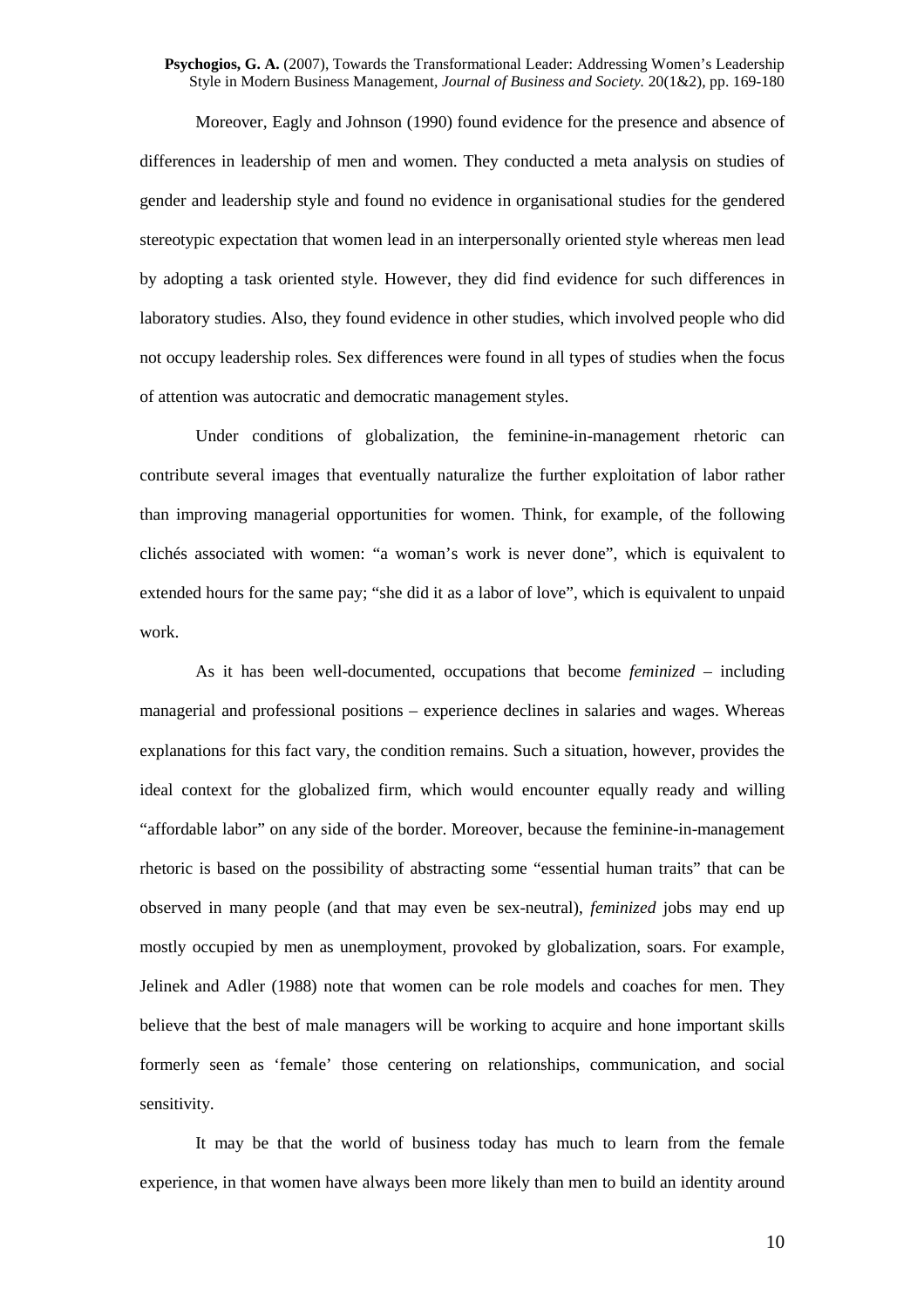both work and non-work activities. Mirvis and Hall (1994) claim that the era of the boundary less career calls for men in particular to reassess the value of personal non-employment activities to their lives and goals. What is required is for people to build an identity through career achievement, as well as through their life's work - work as spouse, parent, mentor, volunteer, community member and neighbour. Much as women have always done, it is claimed that, men now more than ever need to balance their personal and employment commitments if they are to avoid crises when outmoded assumptions collide with reality (Mirvis and Hall, 1994).

More recent work by Buttner (2001) argues that while research on women's leadership style has shown that men and women lead in similar ways, there are also some demonstrated differences in style by gender. In addition, Ardalan (2003) supports that women executives, no longer looking to "break the glass ceiling" are commanding leadership positions and writing their own rules, creating their own management style and redefining what it takes to get to the top in business. Although women hold almost half of the managerial and professional positions in the workplace, they account for only 3% of the top positions among Fortune 500 companies. But those numbers are bound to increase as more and more women discover they have what it takes to be a leader.Traditional top-down hierarchical organizational structures, generally lead by men, are giving way to a more collaborative, team-oriented approach that emphasizes communication, networking and yes, balance. Ardalan (2003) continues arguing that today, company executives, whether female or male, not only need to keep their eye on bottom-line results, but must also be highly attuned to the needs, abilities and dynamics of employees. Business leaders must have the adaptability to manage a diverse global workforce in an ever-changing business environment.

Companies are recognizing the contributions female executives offer in the workplace, but it seems employers still expect more from women in leadership roles. They need to be strong decision makers, but are valued for their ability to engineer consensus among team members. Women executives must also exhibit "softer" qualities such as a sense of humor and the "personal touch" yet are expected to be clear and effective communicators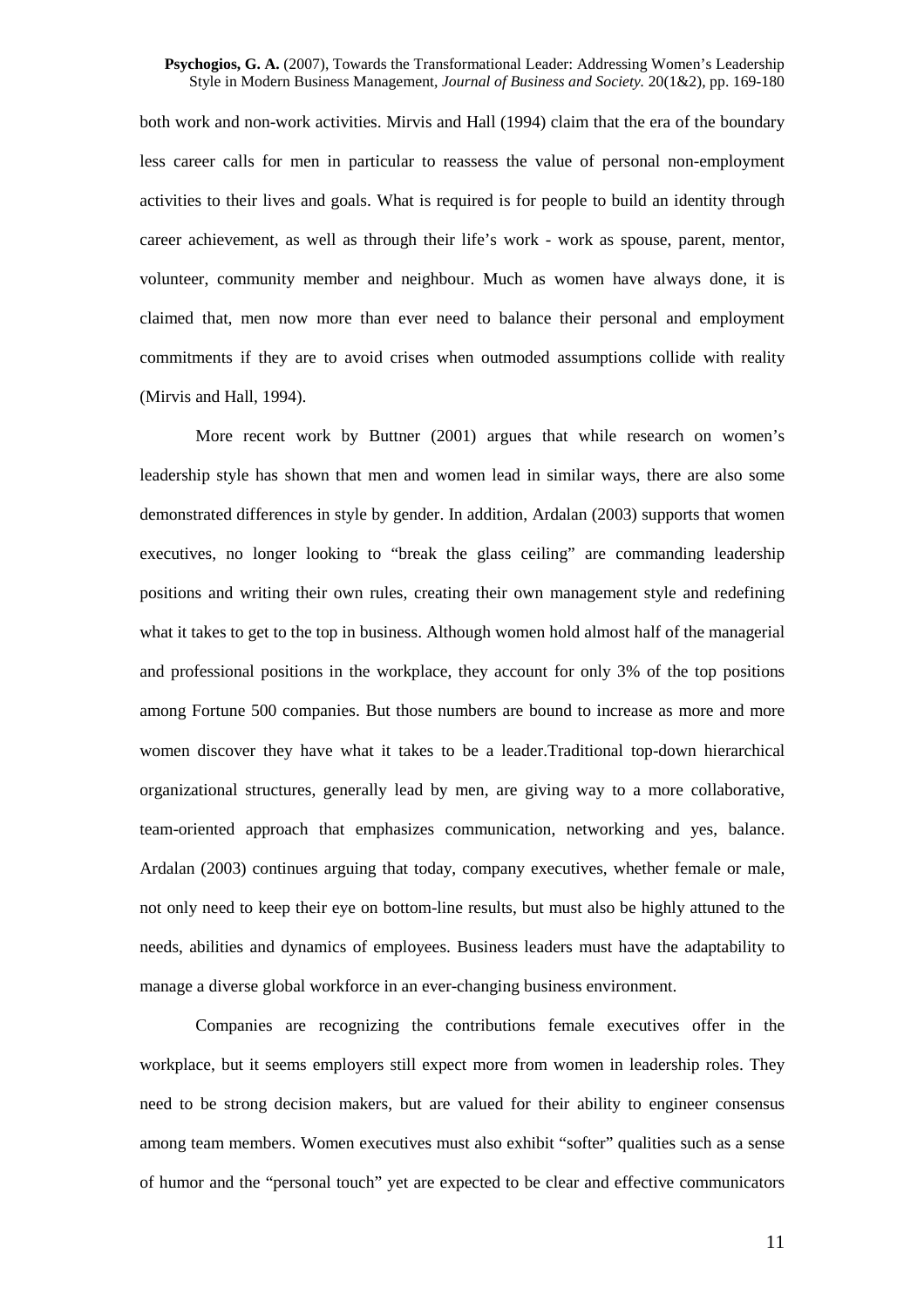with the ability to motivate personnel and get things done. And, in most cases, women executives still run the home front creating a perpetual balancing act between work and family life (Ardalan, 2003). However, it is still an exciting and challenging time to be a woman in the workforce. The perception of what it takes to be an effective executive is changing as well as the appropriate management skills. Women are no longer focused on the "glass ceiling" (Schneider, 2000), but are creating their own paths to success.

### **Conclusions: Towards a more feminine business leader?**

The present article adressed the topic of women in top management positions starting from the past and getting to the nonce. In conclusion, from the above analysis we can argue that women in management is not a new phenomenon, since we can trace its roots in pre-industrial times. In the post-war period women managers began to rise but major changes are brought only the last 50 years. Moreover, feminist research focuses firstly, on women in management literature and secondly, on gender relations; but it just not apply to women; it is an attempt to help all dominated groups have input into organizational theories. However, as today's business world faces with the challenge of global competition, requires effective managers, who pay regard not only to bottom-line results, but also to internal communication and motivation. This kind of leadership has been called as the transformational leadership (Bass, 1985 and 1990). In this respect and due to the fact that during the last two decades, women have entered the field of management in greatly increasing numbers, the basic difference between male and female managers, is that women, typically, exhibit transformational leadership behaviors, centering on relationships, communication and social sensitivity

Thus, we can support the view that the increasing importance of transformational leadership in organizational performance, confer favor on the position of women in the labor market. As Peter York (1999) argues the future of managing organizations around the globe tends to be a lot more female. His argument reflects clearly the importance of women in today business world. The Taylorist period of management is over. The humanistic period has been well-introduced. The old (Taylorist) style of management required a more autocratic style of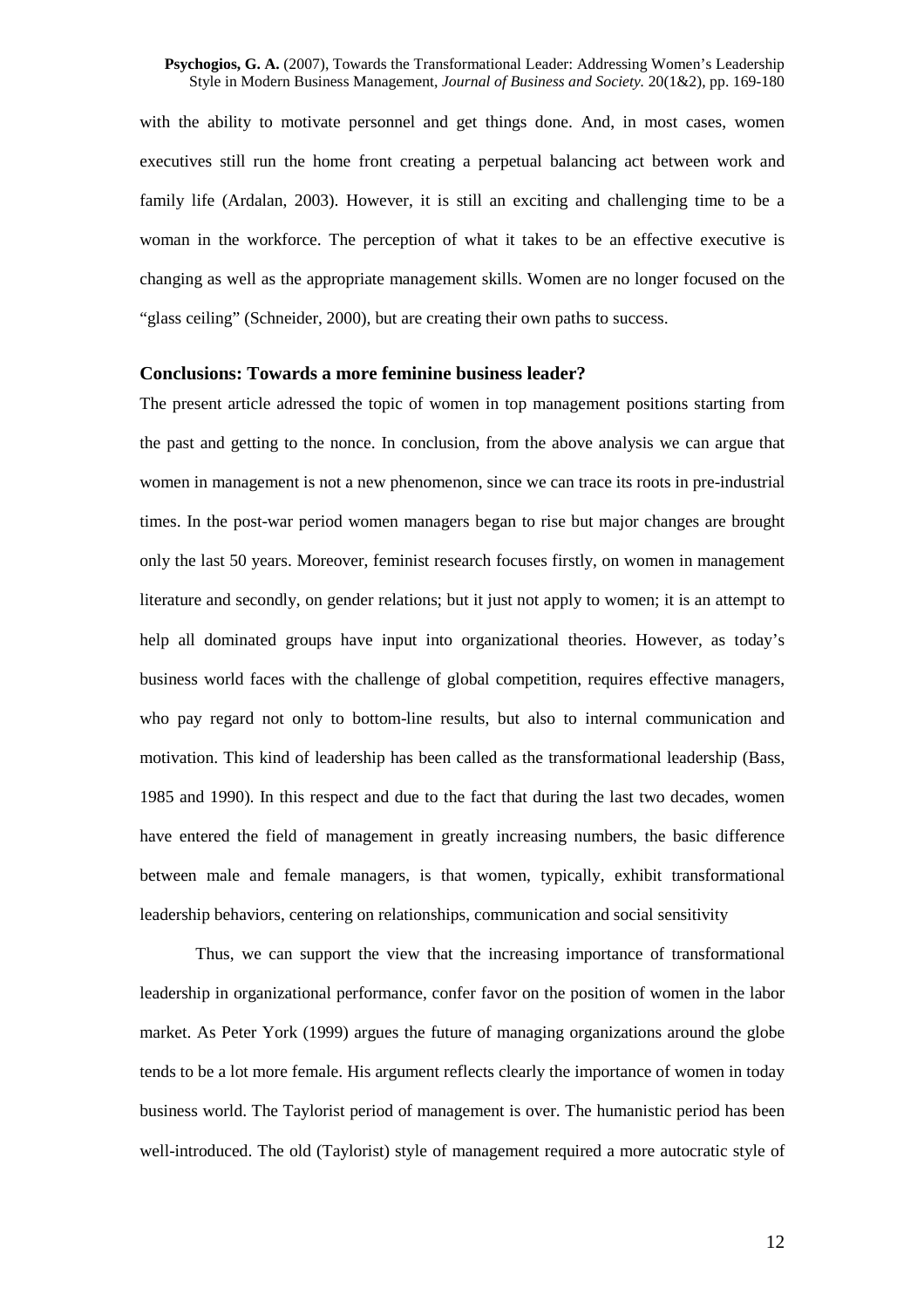leadership. This style was most common among male managers, who adopted a more mechanistic character and attitude towards employees. Women were poorly represented in the ranks of management and largely ignored in leadership. The underground assumption of this way of managing people was that because of the mechanistic view of the workforce paternalistic and autocratic personalities were needed in order to control it and to reassure best performance. Thus, male managers were more likely to be confident to monitor and coordinate subordinates. This autocratic style of leadership had resulted many times a dysfunctional way of managing people.

Nowdays the most effective management style seems to be one in which the manager shares authority and power with his/her subordinates. This style increases employees' job satisfaction, promotes their interests and leads them to effective performance. This also resulted a new status for female managers. Arroba and James (1998) point out that women have innate attributes that can be seen as great advantage in the age of human oriented management. These features include intuition, sensitivity, observation and a willingness to engage with feelings. In other words, in the new era of humanistic leadership female manager are keener to delegate power than man. They can share responsibility promoting employees' involvement and participation in decision-making process. Finally, they are much more capable than men in understanding people needs and allowing them to satisfy their expectations and prospects through their jobs.

Therefore, rephrasing York's (1999) argument, we could say that we are moving towards a more female business leadership. Female managers can dominate in the era of human oriented business management. Nevertheless, very little empirical work has been done so far to investigate the situation (Bourantas and Papalexandri, 1991). Most knowledge about the problem is based on casual observation, individual case analyses and haphazard evidence. Therefore, further research is needed in order to identify the extent to which female managers are more capable to perform the role of the transformational leader in comparison to their male counterparts. Moreover, further research should take into account the different contexts under which male and female managers need to exercise their leadership skills. One kind of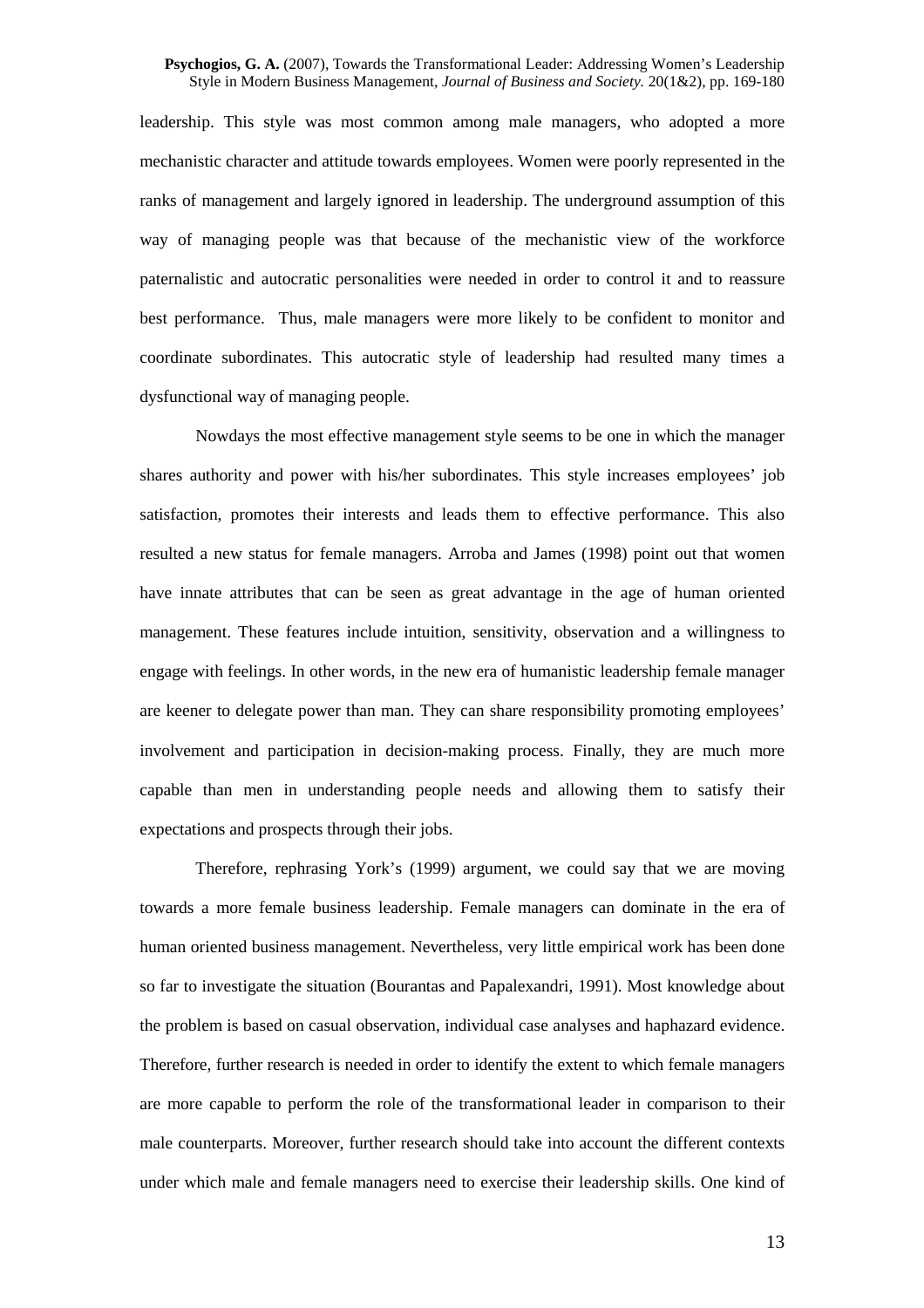such contexts can be the national business environment that managers work. As Panigyrakis and Veloutsou (1998) point out the issues of environmental uncertainty and role ambiguity among women in public relations requires additional research. Therefore, it is time to remove the blinkers and put the investigation of female's leadership style in context. One aspect of this agenda is the need to put female's leadership style into a national business context.

# **References**

Ardalan, B. (2003) Women executives redefining what it takes to be a leader - Women Making A Difference. *Los Angeles Business Journal*. August 25, 2003 Issue [online] Available from: http://www.allbusiness.com/periodicals/article/634232-1.html

Arroba, T. and James, K., (1998) "Are politics palatable to women managers? How women can make wise moves at work" *Women in Managemen Review*, Vol. 3, N. 3, pp. 123-130

Arnault, L. (1989) *The Radical Future of a Classic Moral Theory*, Rutgers Univ. Press, New Brunswick.

Arthur, M. B., and Rousseau, D. M. (1996) *The boundaryless career: A new employment principle for a new organizational era*, Oxford University Press, New York.

Bass, M. (1985), Leadership and Performance Beyond Expectations, Free Press, New York

Bass, M. (1990) "From Transactional to Transformational Leadership: Learning to Share the Vision", *Organizational Dynamics*, Winter 1990, pp. 19-31

Bass, B.M. and Stogdill, R.M.(1991) "Cited in debate: ways men and women lead", *Harvard Business Review*, January-February, p. 151.

Beechey, V. (1986) Women's employment in contemporary Britain, In V. Beechey, and E. Whiteless (eds) *Women in Britain Today*, Open University Press, Milton Keynes, 77-131.

Bourantas, D. and Papalexandri, N. (1991) **"**Attitudes towards women as managers: The case of Greece" *International Journal of Human Resources Management*, Vol 2 No 2, pp. 133-148

Bowen, D. D. and Hisrich, R. D. (1986) "The female entrepreneur: a career development perspective", *Academy of Management Review.* Vol 11 No 2, pp. 393-407

Buttner, E.H. (2001) "Examining female entrepreneurs' management style: an application of a relational frame", *Journal of Business Ethics*, Vol 29, pp. 253-269

Chapman, B. (1975) "Comparison of Male and Female Leadership Styles", *Academy of Management Journal*, Vol 18 No 3, pp. 645-651.

Chodorow, N. (1978) *The reproduction of mothering: Psychoanalysis and the sociology of gender*, University of California Press, Berkeley

Eagly, A.H. and Johnson, B. (1990) "Gender and the emergence of leaders: a meta-analysis", *Psychological Bulletin*, Vol 108, pp. 233-256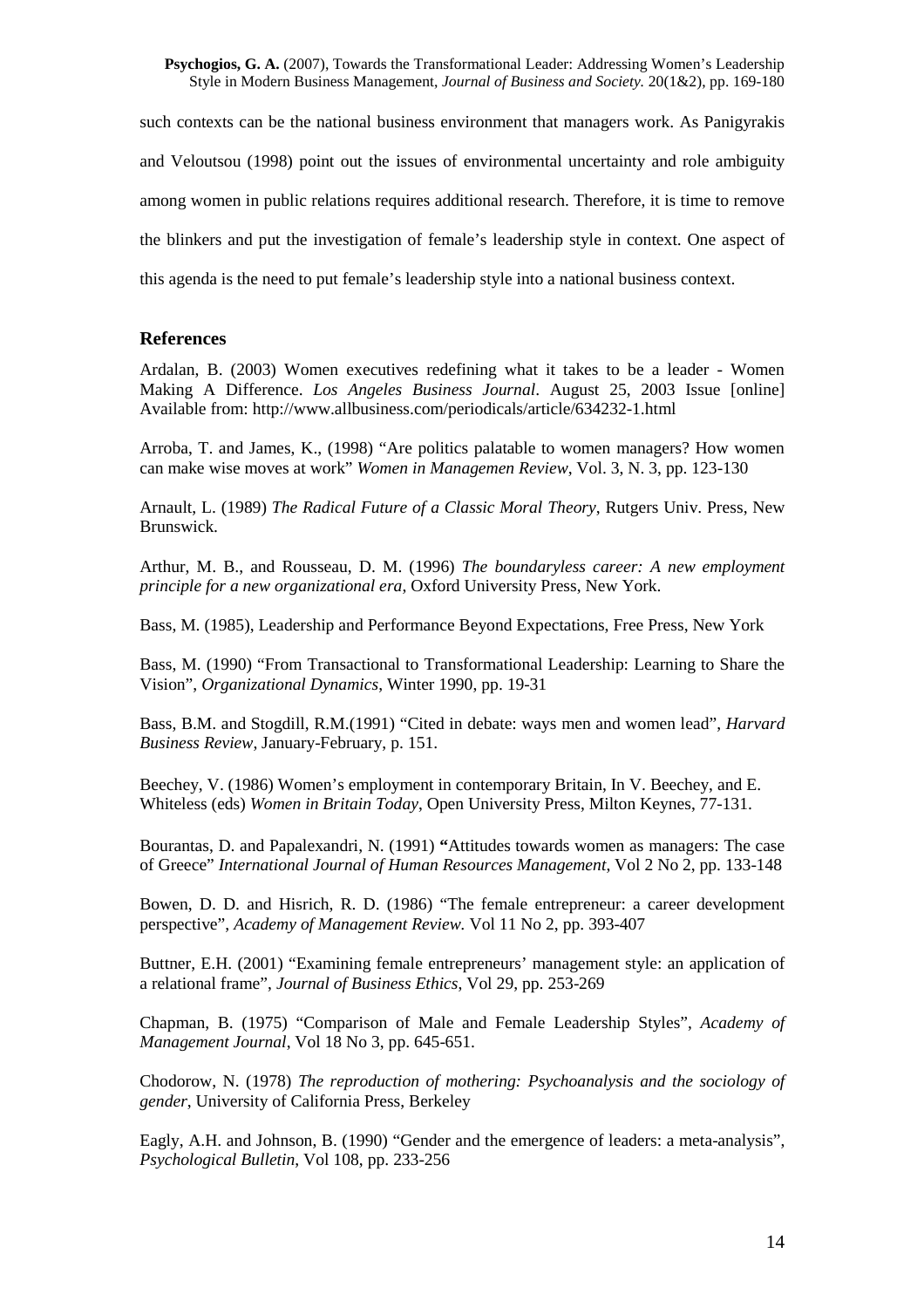Engelbrech, G. (1997) "Total e-quality management: paradigmatic shift in personnel management", *Women in Management Review*, Vol 12 No 3, pp 105-115

EOC, (2001) *Facts About Women and Men in Great Britain 2001*, Equal Opportunities Commission, Manchester.

EOC, (2002) *Women and Men in Britain: Management*, Equal Opportunities Commission, Manchester.

EOC, (2003) Facts About Women and Men in Great Britain 2003, Equal Opportunities Commission, Manchester.

Ferguson, K. E. (1984) *The feminist case against bureaucracy*, Temple University Press, Philadelphia, PA.

Gilligan, C. (1982) *In a different voice: Psychological theory and women's development*, Harvard University Press, Cambridge

Grant, J. (1988) "Women as Manager: What They Can Offer to Organizations", *Organizational Dynamics*, Spring 1988, pp. 56-63

Hakim, C. (1979) *Occupational Segregation: A Comparative Study of the Degree and Pattern of the Differentiation Between Men and Women's Work in Britain, The United States and Other Countries*. Research Project No. 9, Department of Employment, London.

Hakim, C. (1996) *Key Issues in Women's Work: Female Heterogeneity and the Polarisation of Women's Employment*, The Athlone Press, London

Helgeson, S. (1990) *The female advantage*, Doubleday Currency, New York

Jacques, R. (1992) "Critique and theory building: Producing knowledge from the kitchen", *Academy of Management Review*, Vol 17, pp. 582-606

Jelinek, M., and Adler, N.J. (1988) "Women: World-Class Managers for Global Competition", *Academy of Management Executive*, Vol 2 No 1, pp.11-19.

Kuhn, T. S. (1970) *The structure of scientific revolutions* (2nd. Ed.), University of Chicago Press, Chicago

Langford, M. and Welch, O. (1998) "Men, Women, and the Use of Power: Is It Based on the Person or the Situation?", *Equal Opportunities International*, Vol 17 No 1, pp. 1-12.

Loden, M. (1985) *Feminine Leadership--or--How to Succeed Without Being One of the Boys*, Times Books, New York

Maddock, S. (2002) "Modernization requires transformational skills: the need for a genderbalanced workforce", *Women in Management Review*, Vol 17 No 1, pp. 12-17

Maher, K. (1997) Gender-related stereotypes of transformational and transactional leadership. *A Journal of research*. [online] Available from:

http://www.findarticles.com/p/articles/mi\_m2294/is\_n3-4\_v37/ai\_20119670 Accessed 20th October 2004].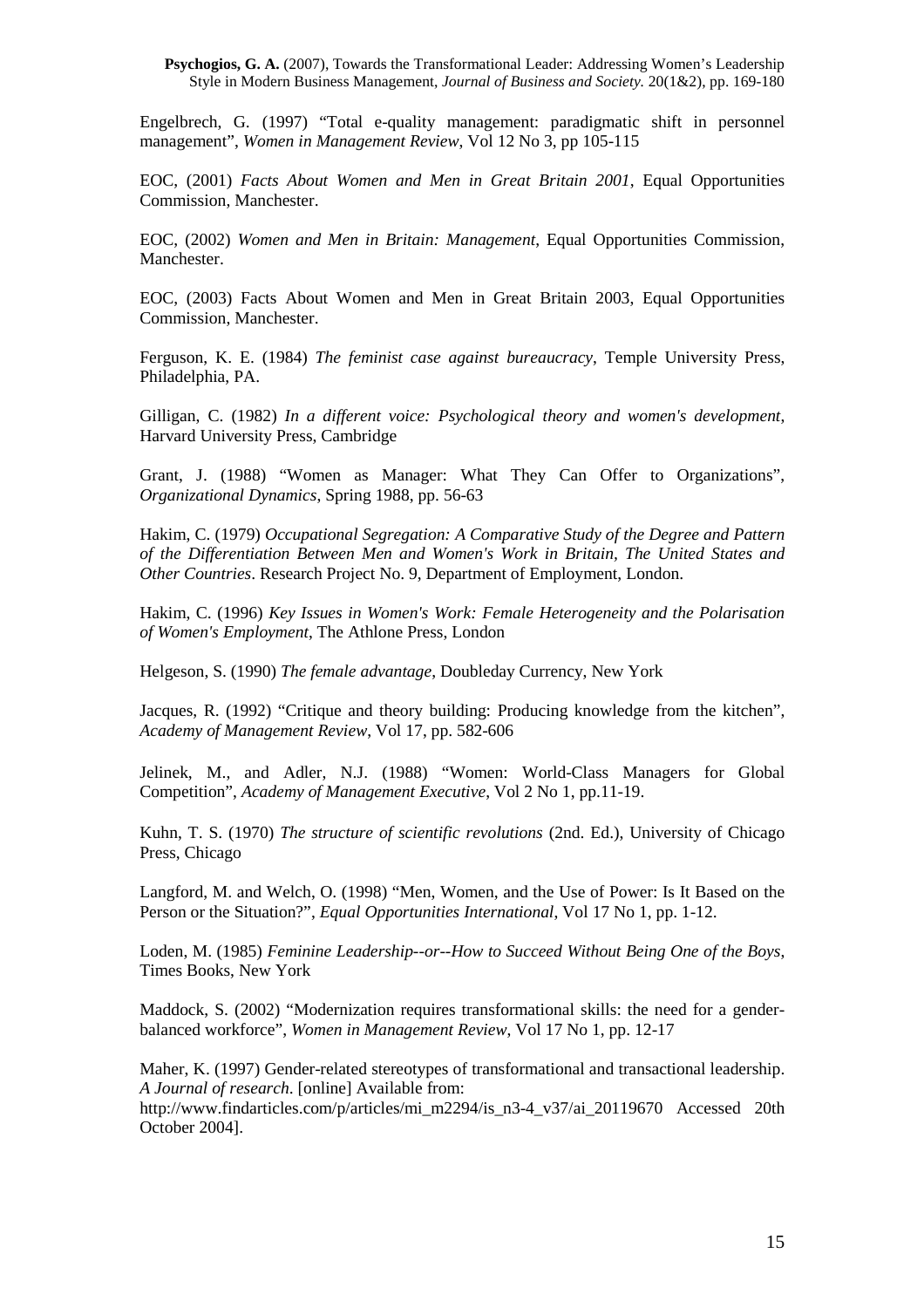Marlow, N., Marlow, E. and Arnold, A. (1995) "Career development and women managers: does one size fit all?", *Human Resources Planning*, Vol 18 No 2, pp. 38-50

McDonald, I. (2004) "Women in management: a historical perspective", *Employee Relations*, Vol 26 No 3, pp. 307-319

Miles, R. (1988) *The Women's History of the World*, HarperCollins, London

Miller, J. B. (1976) *Toward a New Psychology of Women*, Beacon Press, Boston

Mirvis, P. H., and Hall, D. T. (1994) "Psychological success and the boundaryless career", *Journal of Organizational Behavior*, Vol 15, pp. 365-380

Murray, J.H.(1984) *Strong-minded Women and Other Lost Voices from 19th Century England*, Penguin Books, London

National Women's Business Council (NWBC), (2004) Annual Report [online] Available from:http://www.nwbc.gov/ResearchPublications/documents/FY2004\_NWBC\_Annual\_Repo rt.pdf [Accessed 28th March, 2004]

Nielson, J. M. (1990). *Feminist research methods. Exemplary readings in the social sciences*, Westview Press, San Francisco

Panigyrakis, G. and Veloutsou, K. (1998) "Sex-related differences of public relations managers in cosumer goods companies in Greece and Italy", *Women in Management Review*, Vol 13 No 2, pp.72-82.

Petraki-Kotis, A. (1996) "Women in management and the glass ceiling in Greece: an empirical investigation", *Women in Management Review*, Vol 11 No 2, pp. 30-38

Reinharz, S. (1992) *Feminist methods in social research*, Oxford University Press, New York

Rosener, J. B. (1990) "Ways women lead", *Harvard Business Review*, Vol 68 No 6, pp. 119 - 125

Schneider, S. (2000) The Glass Ceiling: How High Is It? Remarks at the *Rotterdam School of Management*, [online] Available from: http://www.usemb.nl/113000.htm [Accessed 11th October 2004]

Smircich, L. (1985). *Toward a woman centered organization theory*. In: Meeting of the Women in Management and Social Issues in Management Divisions of the Academy of Management, CA.

Smith, D. (2005). *Women in Business*. In: College of Business Administration, Fordham University, New York.

Walby, S. (1997) *Gender Transformations*, Routledge, London and New York

Wofford, V., Goodwin L. and Whittington, J.L. (1998) "A Field Study of a Cognitive Approach to Understanding Transformational and Transactional Leadership", *Leadership Quarterly*, Vol 9 No 1, pp. 55-84

York, P. (1999) "The gender agenda", *Management Today*, October, pp. 56-53